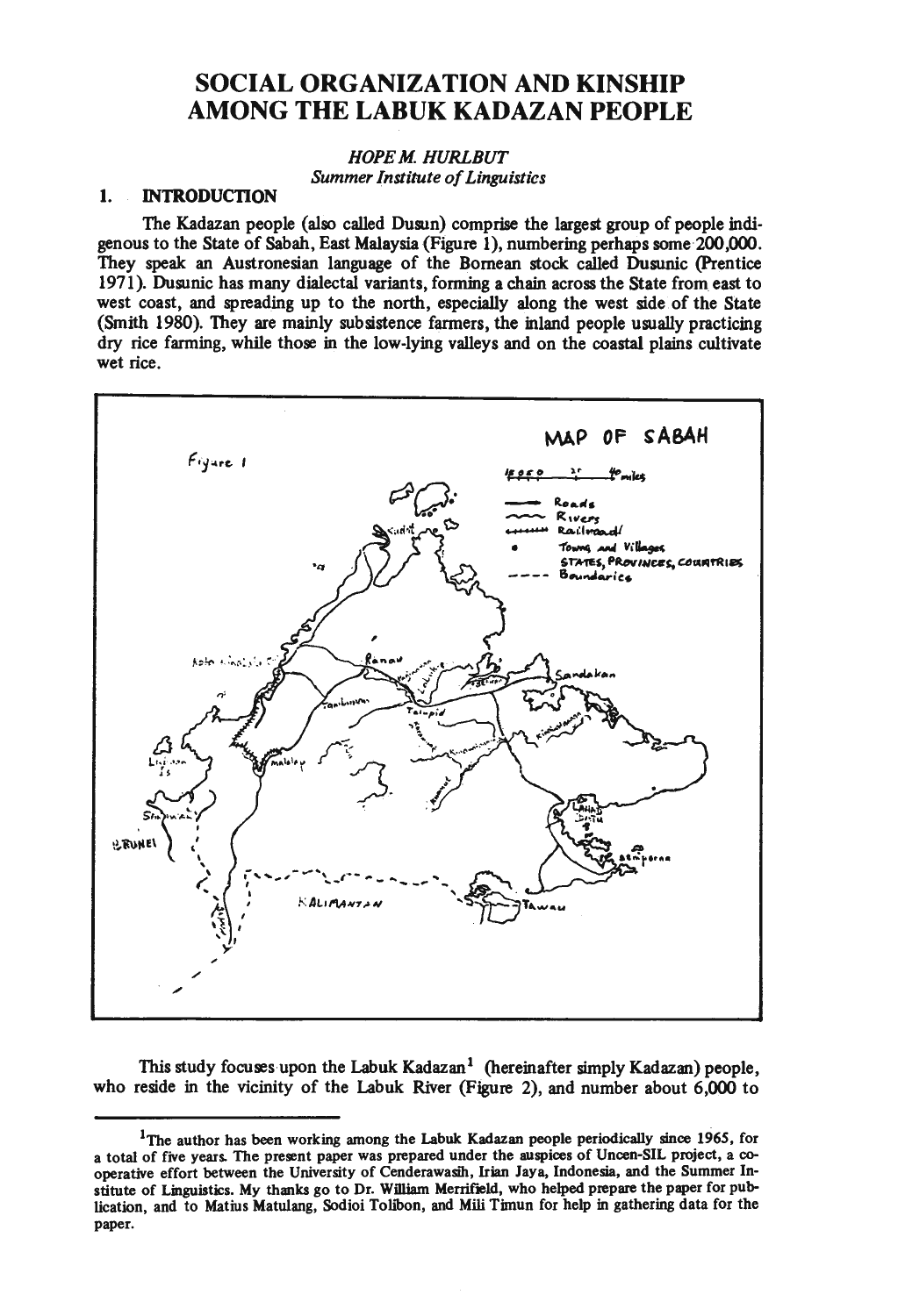



7 ,000 people. The Kadazan people live in communities from Paginatan on the Livogu (Kadazan for Labuk River) in the west, to Beluran in the east. A few rather isolated communities of Kadazan people speaking the same language are found on some northern tributaries of the Kinabatangan River which is south of the Labuk River.

#### 2. **HOUSEHOLD**

The core of a household consists of a nuclear family: parents and unmarried children. Others who may become part of such a household, include young married couples, a widowed parent, or an orphan.

This nuclear family lives in a square or rectangular house, which may have only one level, or may have raised sleeping platform. The kitchen may be built separately with a short walkway to the main house, or may be built as an extra room on the back of the house. It is always twelve to eighteen inches lower than the main part ofthe house.

When a young couple moves into a household, the men in the family erect partitions to make a room each for the young couple, and the parents, so that they can have· privacy. The older unmarried children continue to sleep in the main area of the house.

A young widow normally returns to her parents' house, or, if they are dead, to that of her brother, until she remarries. An orphaned child is raised by his father's brother. If the deceased father has more than one brother, the child is free to move from one household to another. Household 12 (Figure 4), includes three siblings, who all chose to follow their sister when she married, instead of continuing to live with their paternal uncle.

An older person cherishes his or her independence, even if widowed, and lives alone. He moves to his child's house when he is no longer self-sufficient. If he has several children, he may move from household to household to spend time with each, or he may settle down in the household where he feels most welcome.

Previously, Kadazan families tended to be small, because of high infant mortality, and early decease. With the advent of modem medicine, families are now larger.

#### 3. COMMUNITY

Traditionally, a Kadazan community was composed of a number of houses widely scattered along a river, either singly or in small hamlets.

The Kadazan people practice shifting cultivation on land that is used by the community as a whole. The head of a household chooses a suitable site for planting.a rice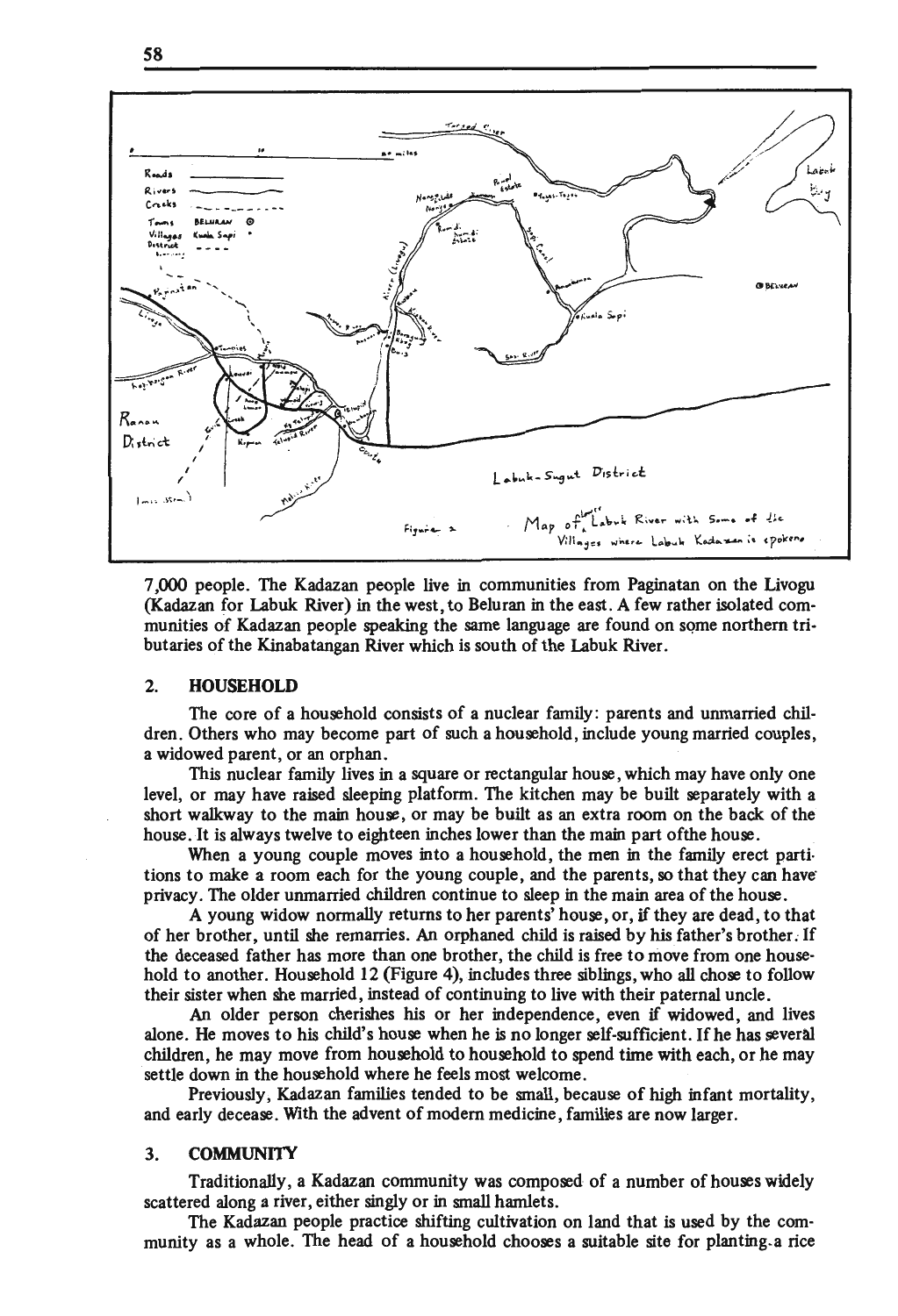field. He then proceeds to build a small house a short distance from where the field is to be cleared. He and his family move to this house when they begin to work on the land. After the rice is planted, a more permanent house is built that will be used for two or three years. This pattern is then repeated.

Traditionally, only a few individuals would build even more permanent houses, where they would live for ten to fifteeen years. In this case, the man would choose the site for planting rice, and build a small house, as above, but he and his family would only live in the small house while they were working in the fields, or guarding the rice. At other times, they would return to their permanent house to live.

In the past ten to twelve years,the Government has been urging people to live in more accessible areas. As a result, people have begun to build permanent houses closer together. If there is a road, they build along the road, and build temporary houses near their fields (Figure 3).



A Kadazan usually plants fruit trees close to his house, and in the fruit season will return to his former orchards to collect the fruit. The one who plants a fruit tree, or his descendants, are the permanent owners of the tree . For this reason, the tendency is for an owner to return to a former house site to clear a field there, after an absence of eight to twenty years. Once the jungle has been reestablished in an area, it is considered ready to use again, and anyone in that community can use it again. It is forbidden, however, for anyone from a neighboring community to use the land. If someone from a neighboring community wishes ot use the land controlled by another community, he must get permission, and pay a fme for trespassing as well.

A sense of oneness is fostered in each community by periodic work parties *(mitabang,* literally 'help each other cut'). Anyone who feels in need of help can initiate a work party. Work parties are usually held during the busy season in the fields, for clearing the land, or weeding the rice. Occasionally, a work party is held to build a boat. Work parties are also held for planting *(mangasok,* literally 'punch a hole in the ground'), and for harvesting *(tuju,* a euphemism for 'harvest'). The work parties are held daily for several days in a row, going from field to field. As soon as one householder initiates a work party, others request the same help in tum. Each household who participates sends one member.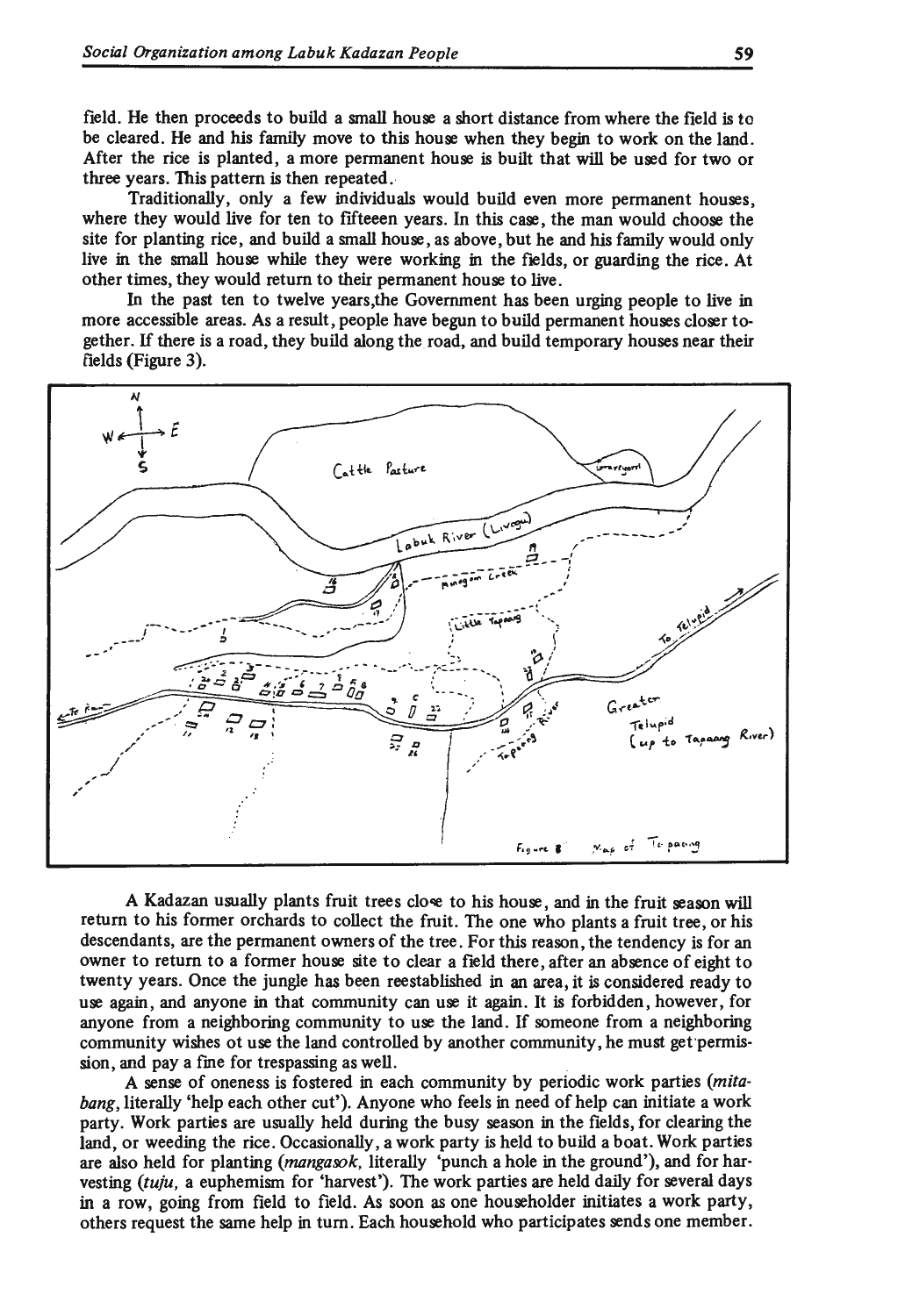If a family does not send a worker, they cannot exvect others to help them. The owner of each field makes known his preference for the day the work party comes to his field, While the work party is in progress, the women who do not work with it prepare a feast. As soon as the day's work is over, everyone feasts and drinks until late at night.

Other occasions for social gatherings are weddings, funerals, and the harvest festival.

#### **4. LEADERSHIP**

Each community is traditionally governed by one or more headmen *(Kotua Kam*pung or K.K., Figure 3), depending on community size. Each headman has from 150 to 250 people under his supervision.

His responsibilities include collecting Government taxes, administering justice in simple cases, settling disputes, and taking those who have committed serious offenses to a higher court. Such offenses include incest, adultery, and bodily injury.

Headmen were traditionally chosen by the people of the community. They look for qualities of goodness, hospitality, generosity, helpfulness, peaceableness, wisdom in dealing with problems, and an ability to deal with government officials. A headman's tenure is for life, after which his son might take over, if he shows the same qualities as his father. If a son does not show these qualities, however, the people choose another man.

In return for his services, the villagers help the headman with his farming, or with house-building. In addition, he receives a government allowance of M\$60 per annum. (M\$2.30 is equivalent to US\$1.)

More recently, the government has been appointing headmen in some villages. Government-appointed headmen serve only until age 65. They receive an allowance of M\$100 per month and a pension after retirement.

If a headman is very busy, or if he lives too far from the main part of the community, he may have an assistant. The assistant assumes the headman's responsibilities in his absence.

Another recent government innovation is the appointment of one community development officer in each community. The man chosen is usually younger than the headman. He typically has had some formal education, and is more 'progressive' than the other people in the community. He is responsible to attend all meetings called by the Government, to help the headman explain Government policies to the people, and to guide the people in modernizing their community. In the absence of the headman, he may be responsible for dealing with Government officials.

If a headman is particularly diligent in his service to the people, he may be given the position of Native Chief, and be over the headmen of several other communities, in addition to being headman in his own community. This position is by appointment of the Government.

If a headman feels that he cannot administer justice adequately in a certain case, he may call on the headmen from nearby communities to help him. He may also seek the advice of the Native Chief.

With the advent of a democratic Government, a headman may lose his position if he is not willing to follow the party in power. This has weakened the position of a headman. Furthermore, many people do not understand the reasons behind new developments, and sometimes are not willing to follow the direction of the headman.

#### **S. KINSHIP**

In Kadazan lineal kinsmen are distringuished from collateral in the first ascending and descending generations. Otherwise, there is bilateral extension of terms throughout each generation.

*Terms of References.* Kadazan terms of reference are presented in Figure 5.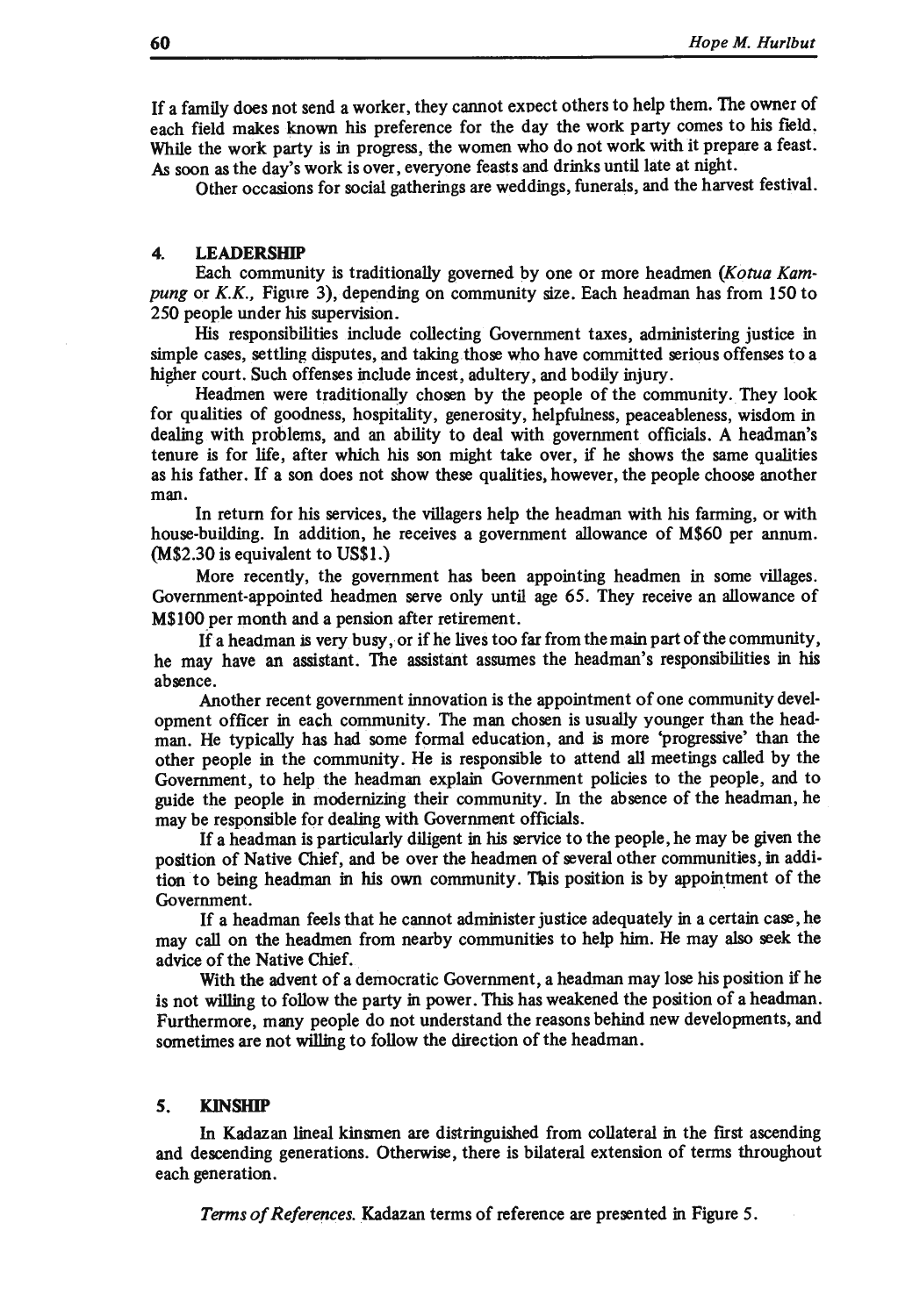*Grandkinsmen.* There are two grandkinsmen terms. A grandfather term *(aki)* is used reciprocally (Rule R) between a lineal male of the second ascending generation and lineal kinsmen of either sex of the second descending generation. Similarly, a grandmother term *(odu)* is used reciprocally between a lineal female of the second ascending generation and her lineal kinsmen of either sex of the second descending generation. These two terms extend both lineally and collaterally without limit (Rule 1) to any known ancestor or descendant, or generation peer of such an ancestor or descendant, as well as to any corresponding affinal (Rule S), either the spouse of a grandkinsman or the grandkinsman of spouse.

*First Generation from Ego.* Three terms *(amo, ino, tanak)* form a reciprocal set to denote father, mother, and child, respectively. These terms are used only in reference to a true parent or child.

All other consanguineal kinsmen of parent and child generations are classified by a second reciprocal set, as uncle *(maman),* aunt *(minan),* or nephew/niece *(kamanakon).*  The uncle term bilaterally designates the brothers of father and mother; the aunt term the corresponding sisters. Both terms extend to all collateral kinsmen-male and female, respectively-of the first ascending generation as far as a genealogical connection can be traced (Rule G), and affinally to the spouses of such kinsmen (Rule -S). The reciprocal nephew /niece term denotes the child of ego's sibling of either sex and extends bilaterally to any kinsman of the first descending generation (Rule G).

In the Telupid area (Figure 2), another uncle term *(apa),* is often used reciprocally between a male of the first ascending generation and his collateral kinsman of either sex of the first descending generation (Rule R). Similarly, an aunt term  $(abu)$  is used reciprocally between a female of the first ascending generation and her collateral kinsmen of either sex of the first descending generation (Rule R). These two terms extend to include collateral kinsmen of both the first ascending and first descending generations as far as a genealogical connection can be traced (Rule G), and affinally to the spouses of such kinsmen and to the corresponding kinsmen of spouses (Rule S).

*Siblings.* Two sibling terms distinguish kinsmen of ego's generation by age relative to ego. Elder sibling *(aka)* extends to all older kinsmen of ego's generation as far as a genealogical connection can be traced (Rule G). Younger sibling (adi) extends similarly to all younger kinsmen.

There is a special term for a distant sibling *(pinsan)* to refer to those of ego's generation whom he knows are related to him, but for whom he is unable to trace the exact genealogical connection. This relationship would begin at about fourth cousin (in English), i.e. PPPPPCCCCC(G). Some people, when pressed to clarify a relationship with a person, who is referred to as a sibling, but who has different parents, will describe him as 'someone like a distant sibling'.

*A/final Kinsmen.* A single term classifies together both of spouse's parents *(iwan),*  all of their generation peers (Rule G), and the spouses of the latter (Rule S). This term occurs in one other form *(tivanon)* which, in some villages, refers only to a deceased parent-in-law. A son-in-law term *(pinotokin)* means 'made part of the family' in Telupid area, but means 'the one who takes away' in Kiabau area, a reference to the ideal of patrilocal residence following an initial period of bride service at the home of the bride's parents. A daughter-in-law term *(pinooqom)* means 'the one who is brought to stay' (literally 'caused to sit down'), also referring to her being taken to her being taken to her husband's village.

There are two sibling-in-law terms. A brother-in-law term *(ipag)* is used reciprocally between a man and his wife's brother (Rule R). This term extends to all the men to whom his wife refers as older or younger siblings (Rule G). A second sibling-in-law term *(longuon)* is used reciprocally between a woman and her sibling-in-law of either sex (Rules R and V). This term also extends to all those whom her husband refers to as older or younger siblings (Rule G ).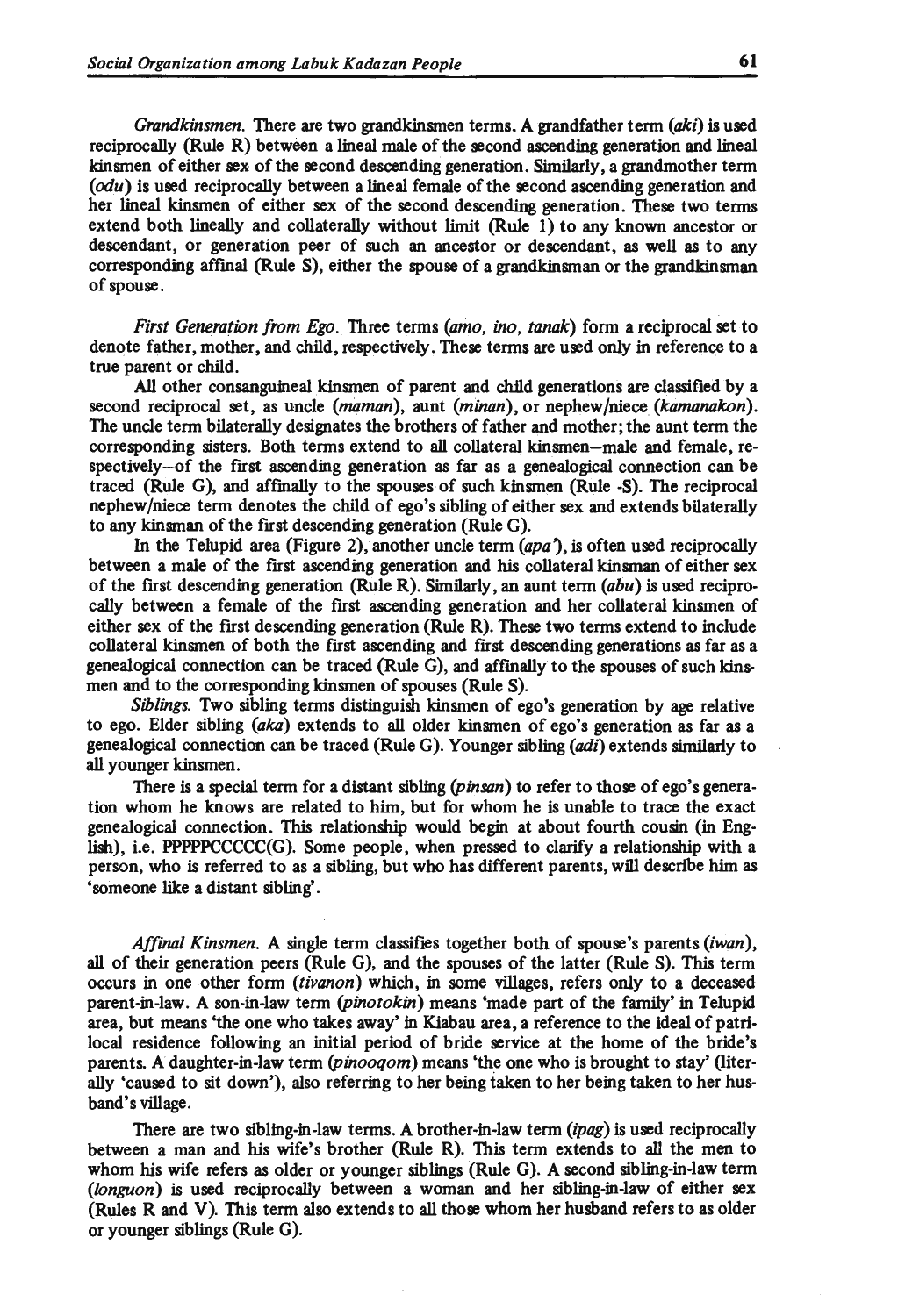

Figure 6. The Primary Ranges of Sibling-in-law Terms.

There are four co-sibling-in-law terms. A co-brother-in-law term *(iras)* is used reciprocally between a man and his wife's sister's husband. Thjs term extends to all the men who are married to those to whom his wife refers as older or younger siblings (Rule G). Similarly, a co-sister-in-law term *(uvoi)* is used reciprocally betwen a woman and her husband's brother's wife. This term extends to all women married to those to whom her husband refers as older or younger siblings (Rule G). An opposite sex co-sibling-in-law term *(koonduoi)* is used reciprocally between a woman and her husband's sister's husband. This term also extends to all men married to those to whom her husband refers as older or younger siblings (Rule G).

A fourth co-sibling-in-law term *(bois)* is used reciprocally between an individual and his siblings' sibling-in-law. The primary ranges of this term are illustrated in Figure 7. It :xtends to the siblings-in-law of all those whom ego or his spouse (Rule S) calls older or rounger siblings (Rule G ).



Figure 7. The Primary Ranges of *bois* 'sibling's sibling-in-law'.

There are three further affinal terms: *savo* 'spouse'; *sangapid* 'co-wife', and *amod*  'co-parent' (child's spouse's parent). The word *koruang* 'friend', is also used in reference to spouse. ·

*Terms of Address,* Many terms of reference are also used as terms of address (as indicated by asterisk  $(*)$  in Figure 5). Those terms of address differing from the terms of reference are dealt with in this section. Some of the terms of address used in the Telupid area differ from those in the Kiabau area (about twenty miles downstream, i.e., northeast on the map in Figure 2). These differences will also be noted in this section.

A child term *(usau)* is used to address ego's child of either sex without reference to age. Another child term *(oyong)* is used to address ego's child up to the time he gets married. A son term *(oli)* is used to address ego's male child without reference to age. Similarly, a daughter term *(oto)* is used to address ego's female child without reference to age.

The uncle and aunt terms *(maman and minan)* are used only in reference in the Telupid area. In the Kiabau area, however, they are used both in address and in reference. They extend, furthermore, to include all those to whom ego's spouse's parents refer as siblings and their spouses (Rules G and -S). A nephew/niece term *(aman)(mPCC)* is used by a man to address his collateral kinsmen of the first descending generation and extends to any collateral kinsman of that generation as far as genealogical connection can be traced (Rule G). It is further extended to include his child's spouse and all collateral kinsmen of that generation (Rule -S). In that area, the corresponding term of address  $(abu)$  ( $fPCC$ ) used by a woman to her collateral kinsmen of the fust descending generation is very rare. Normally, she only calls them by name. It is, however, used by a woman to her child's spouse, and to all her collateral kinsmen of that generation.

In the Telupid area, two special terms *(papa'* and *papu)* are used by a male and female respectively to address collateral kinsmen of the first descending generation of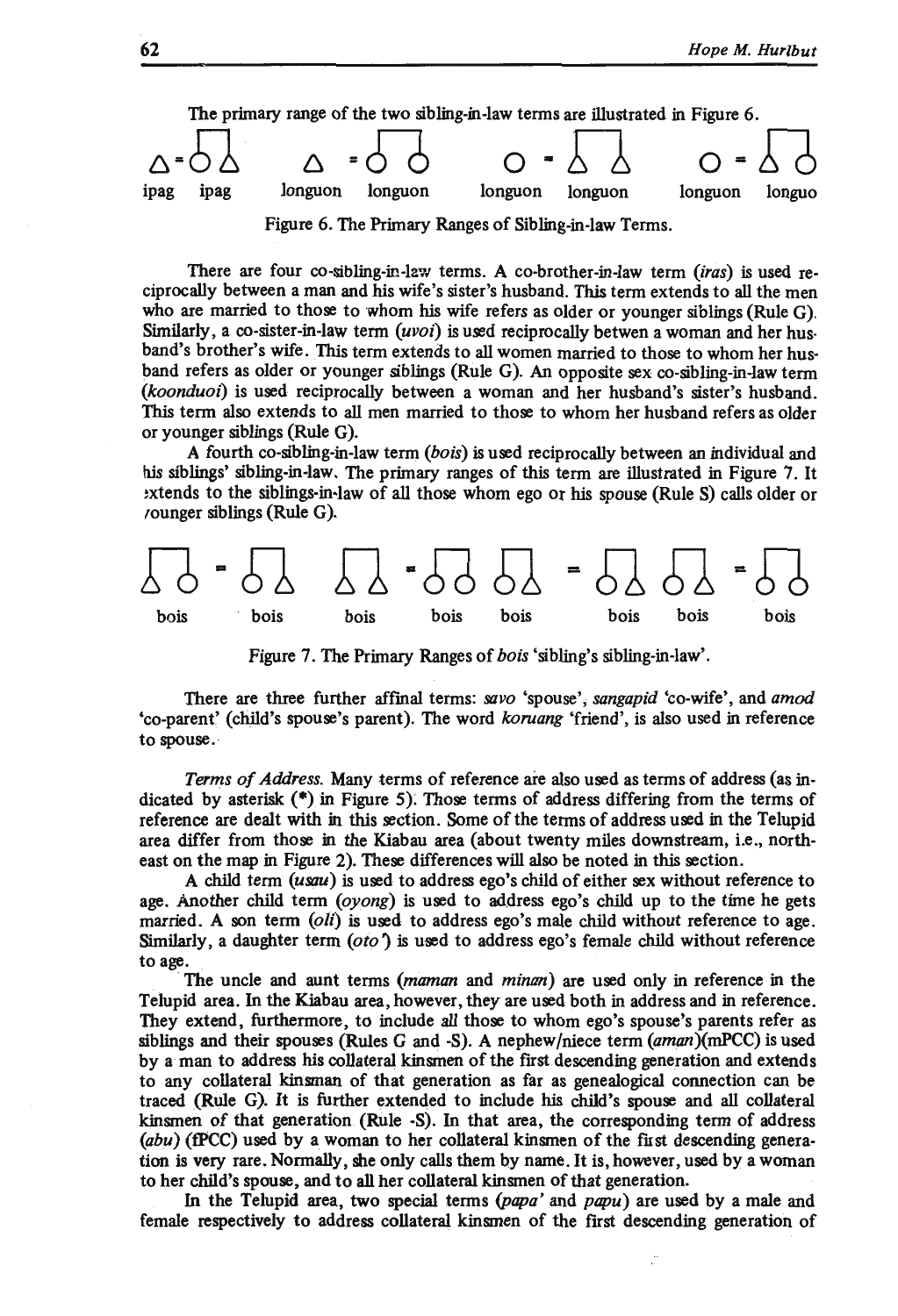either sex while they are still small. These terms extend to collateral kinsmen of the first descending generation as far as a genealogical connection can be traced (Rule G), and affinally to the corresponding kinsmen of spouse (Rule S).

In the Kiabau area, the parent-in-law term *(soiwan)* is used to address spouse's parent of their sex and extends to the same kinsmen as the term *iean.* 

In the Telupid area, a daughter-in-law term *(poyong)* is used by either a male or female to a son's wife, and a son-in-law term *(akang)* is used by a female to her daughter's husband to indicate a closeness of relationship.

A term of address meaning 'friend' *(owo)* is used between spouses and between cowives. In the Telupid area, a co-wife term *(kobiau)* is used by the children of the first wife to address the second wife.

*Extension of Terms beyond Kinsmen.* Four terms are extended to non-kinsmen, namely, *aki, odu, apa',* and *abu.* The grandparent terms *(aki, odu)* are used as terms of address reciprocally between a man or a woman respectively of the second ascending generation and a person of the second descending generation. The uncle and aunt terms *(apa', abu)*, similarly, are used as terms of address reciprocally between a man or a woman respectively, of the first ascending generation and a person of the first descending generation.

*Teknonymy.* In addition to the above kirismen terms of reference and address, the Kadazan people refer to a married person using the name of a spouse or first child. Be· fore children are born, the person is referred to as 'the spouse of so-and-so'. After the birth and naming of the first child, a parent is referred to as the 'father-of-so-and-so' or 'mother of so-and-so'. These phrases are also used as terms of address, when speaking to a non-kinsman.

#### 6. MARRIAGE

The Kadazan tends to marry young, the bride at about thirteen or fourteen, the groom only two or three years older. As soon as a girl has had her first menstrual period she is considered eligible to marry.

The bride cannot be of the same clan as the groom, nor can she be one of the proscribed relatives, e.g. niece, or one who is called a sibling. The Kadazan people have a number of named clans, such as Tompulung, Turavid, Kivulu, Sogilitan, Mangkaak, Sukang, Dalamason, Purili, Pution. The members of a clan are widely spread geographically, so that a number of clans may be represented in a community. The bride, therefore, may be chosen either from members of the groom's community, or from another community.

*Engagement.* Either the boy or his parents may initiate an engagement. If the boy wants to get married, he may say to his parents, I want to pick me up a "chick" '. In some communities 'pullet' *(taran)* is used instead of 'chick' *(piak).* His parents choose a girl they feel to be suitable, and his father hires a marriage broker *(koounan* ), who is well· known for arranging marriages. The marriage broker cannot be a kinsman of either the boy or the girl. He advises the girl's parents that someone is interested in marrying their daughter. He then returns to the boy's family and takes them with him to the girl's house. The parents of the young people are not permitted to speak directly to each other, but only to the marriage broker who relays their messages to each other. On arrival at the girl's house, her parents set out cassava beer for the guests and feed them before the negotiations begin.

After the meal, the marriage broker begins by asking if anyone else has spoken for the girl. If she is not engaged, he asks if the girl is interested in the boy. If either the boy or girl refuse to marry the other, the negotiations are cancelled. If the girl is interested, her parents pass the message to the boy's parents. They, in turn, ask how much bride wealth the girl's parents request. The discussion continues until an agreement is reached.

They next discuss when the boy's family presents the bride wealth for inspection *(monullung di bunt).* 

Engagements may last only three months but may be as long as a year. If the en-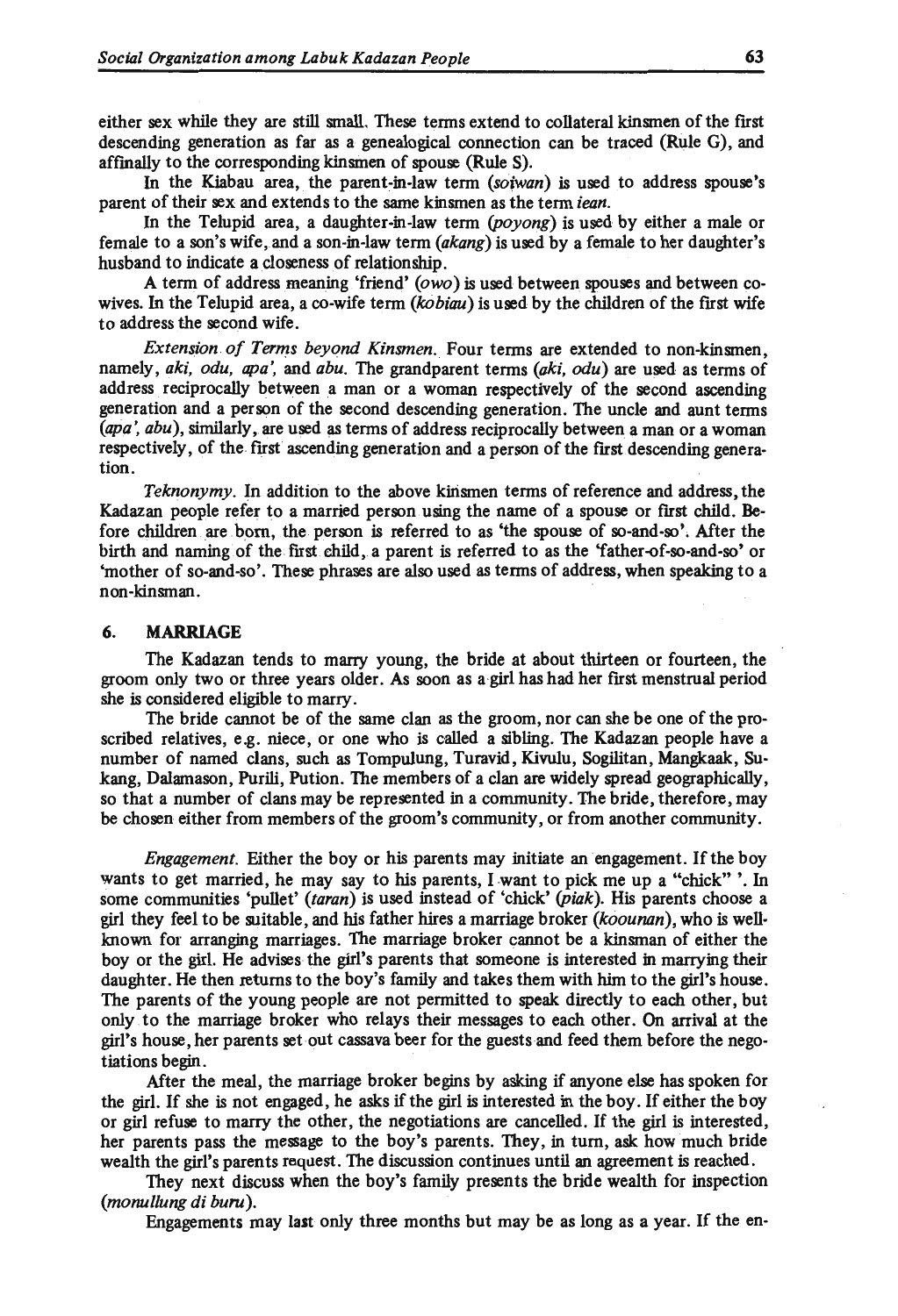gagement is to be a short one, they 'knot the rattan' *(monimbuku)* at this time. This means that they decide on the number of days before the wedding and knot a piece of rattan with the corresponding number of knots. A knot is undone each day. Literate people now use a calendar. If the engagement is a long one, there is another meeting about one month before the wedding at which they 'knot the rattan'.

When the negotiations are complete, the girl's family opens more cassava beer, and everyone feasts until the following morning.

The groom's party may give the girl from M\$20 to 30. as a sign of the engagement, but this is not a requirement. The marriage broker is paid M\$5 or 10 for his services.

After the engagement, the girl is no longer free to visit with her friends, or go any distance from home by herself. She must stay with her family, either working in the house and fields, or accompanying her parents when they travel. This is to prevent any other young man from taking an interest in her.

The girl's family can ask the boy to do bride service for short periods during the engagement. The boy usually completes part of his bride service helping his fiancee's father prepare the house for the wedding. Her father may build a new house in which to hold the wedding, or he may extend his old one with an extra room to accommodate the wedding guests.

In some villages, it is required that the groom-to-be sleep with his fiancee in her father's house before the wedding. This may be for only a few days but may be several months. When this requirement has been fulfilled, the groom-to-be returns home to prepare for the wedding.

*Bride Wealth*. Bride wealth consists of a sum of money, one or two cows and some smaller gifts, which are given to the bride's father and jewelry which is given to the bride. In addition, the groom's family pays a fee to the bride's mother to compensate for the pain of birth; a fee to the bride's father for 'errors', and a fee to the headman for the marriage license.

Transfer of bride wealth takes place usually about a week before the wedding. It may take place at the wedding, but people try to avoid this, if possible, as a quarrel may start if there is not enough money.

The Government set the bride wealth at M\$80 many years ago, and this figure is still used as a basis for calculating the amount. The amount has, in fact, increased considerably and continues to do so with inflation. At present, the amount of cash varies from M\$500 to over \$1000. In addition, the girl's parents may request one or two cows, a gong, and jars. The girl requestsjewelry, such as a gold comb, and necklace, and sometimes other household articles, such as a sewing machine. Cows seem to have replaced some of the jars that were traditionally part of the bride wealth.

*'E"ors' Fee.* The groom's family pays a fee of M\$5 to 10 for 'errors' *(kasalaan).*  When the groom's party comes up into the bride's house on the wedding day, there is at least some small breach of protocol. The groom's father, therefore, pays this fee at the same time as the bride wealth.

*The Pain of Birth Fee.* At this time also, the groom's father pays 'the fee for the pain of birth' *(kasagapan maganak).* The groom's father pays this fee, of M\$50, to the bride's mother, to compensate for the pain which she suffered in giving birth to her daughter.

*The Marriage License Fee.* The groom pays a fee of M\$10 to the headman of the girl's community to pay for the marriage license. It is the headman's responsibility to take the money to the Government office and obtain the marriage license. He may do this at any convenient time.

Some of the bride wealth is shared with the siblings of the bride's father. It may be shared at this time or after the wedding is over. The amount shared is about M\$5 to 10, or a large jar for each one. Some of the bride wealth may also be shared with the siblings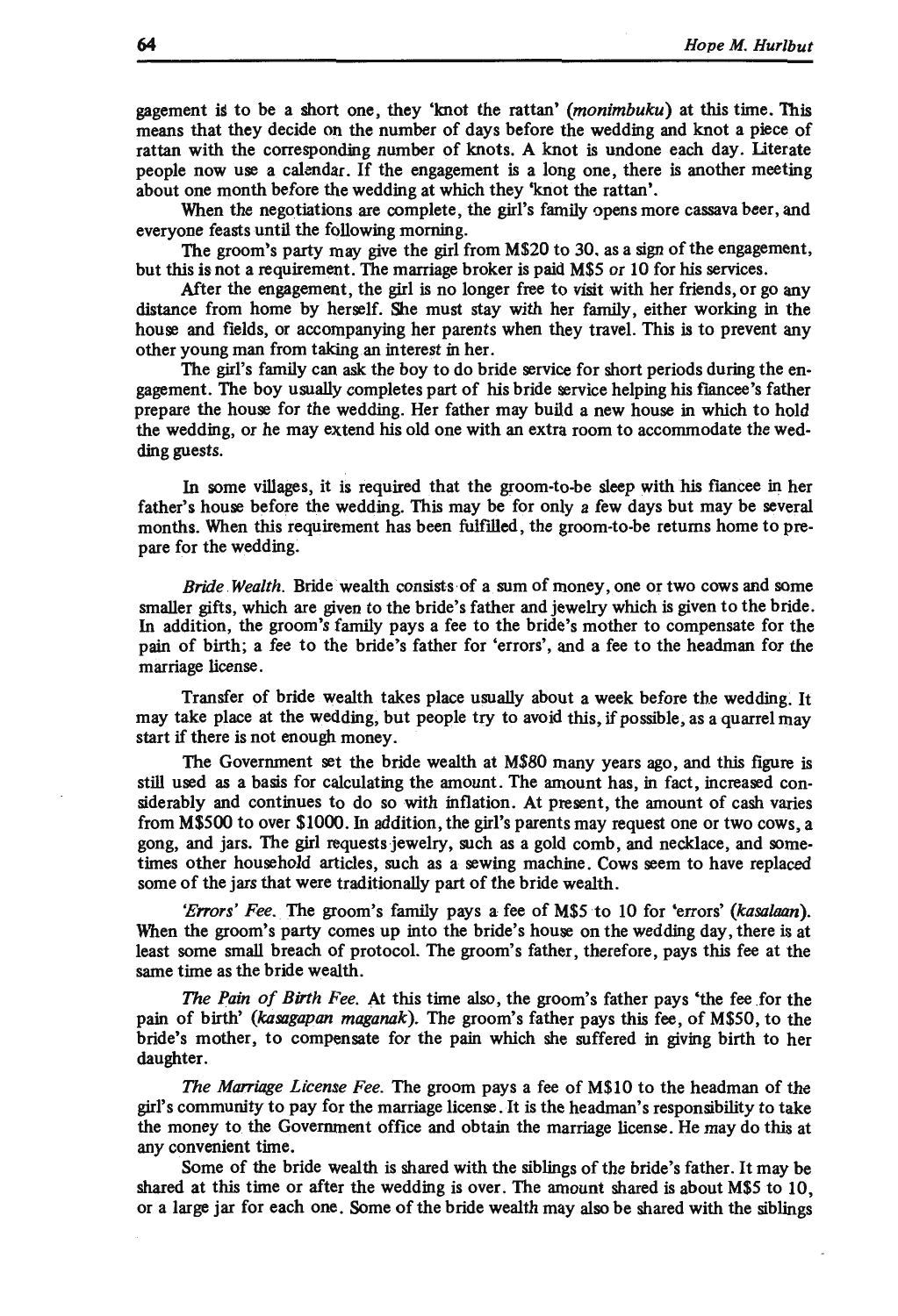of the bride's mother, but this is not required. The purpose is to maintain family solidarity, so that family relationships are not lost.

If the groom's family does not pay the bride wealth in full at this time, or just before the wedding ceremony, the groom will pay it in installments over several years. If the bride's father dies before the goom has completed the payments, the bride's mother may marry one of her late husband's brothers, and the groom then continues the payments to him. If the girl's mother dies also, he continues to make payments to the bride's uncle. The debt is cancelled if there are no more male relatives.

Some men try to avoid paying the high bride wealth by delaying the payments until all the parties to whom they owe money or gifts are dead.

*Wedding Preparations.* The preparations for a wedding usually take up to one month. Many of the needed items are borrowed, such as mats for the floor, bowls, spoons, plates, trays, gongs for the music; a mosquito net, and wedding curtains *(tabir)*  which are hung around the mosquito net to hide the bridal party. The fathers hunt and fish for food for the wedding celebrations. Their wives dry or pickle the catch so that it keeps until the wedding. With the help of neighboring teen-age girls, they also gather firewood, dry and pound large quantities of rice, and prepare many large jars of cassava beer for the wedding guests to drink.

The bride and groom each chooses an attendant *(mangagat,* literally 'the one who leads or guides'), to act as bridesmaid and groomsman respectively. They must be unmarried.

*The Wedding.* On the day before the wedding, the guests begin to arrive at the girl's house. They feast and enjoy themselves before the arrival of the groom.

The following morning which is called 'the first day' of the wedding, the groom and his family eat at home. About that time, the marriage broker ascertains when the bride's family are ready for the arrival of the groom's family. He then informs the groom's family. As soon as the groom is dressed up, someone in the groom's party sounds the gong. The groom's party then wait for a gong response from the bride's house, which gives permission to proceed there. Normally this takes only a few minutes but it may be as long as three hours before there is a response. A delayed response may be a gesture from the bride's family indicating their control of the situation. The groom's family views it as a means of causing them difficulty.

If the houses are far apart, the groom's family takes its gongs to the bride's community, sounding them when they arrive at the landing by the river, or on the trail approaching the house. As soon as there is a gong response from the bride's house, they are permitted to proceed to the house and climb the ladder. When the groom's party arrives, the bride, her bridesmaid, and some other women are inside the mosquito net, as the bride is still getting dressed. The groom and his family are seated on a special mat, or the groom is seated inside another mosquito net. As soon as the bride has fmished getting dressed up, the groom is told to hurry and go to sit eeremonially beside her, as it is hot inside. He is led there by the groomsman. An older woman then opens the mosquito net, and the groom pays her M\$5 for doing so. The groom then sits down beside the bride *(popiurung)*. The bride sits with her back to him, and he now pays M\$2 to the leading woman who helped get the bride dressed, as she now has to remove the bride's veil, and turn the bride around to face the groom *(pogiling).* 

An attendant brings a tray with prepared betelnut chew and cigarettes, and gives it to the bridesmaid who passes it to the bride. With the attendant holding her arm, the bride offers the betelnut chew and cigarettes to the groom. He takes and chews the betelnut, and smokes one of the cigarettes. The attendant then gives the tray to the groomsman who passes it to the groom and he offers it to the bride. The bride also chews the betelnut and smokes a cigarette.

After the bride and groom have both finished chewing the betelnut and smoking the cigarettes, a small jar of cassava beer (about one gallon) is brought for them to drink. They both drink from it at the same time using bamboo straws. They are not permitted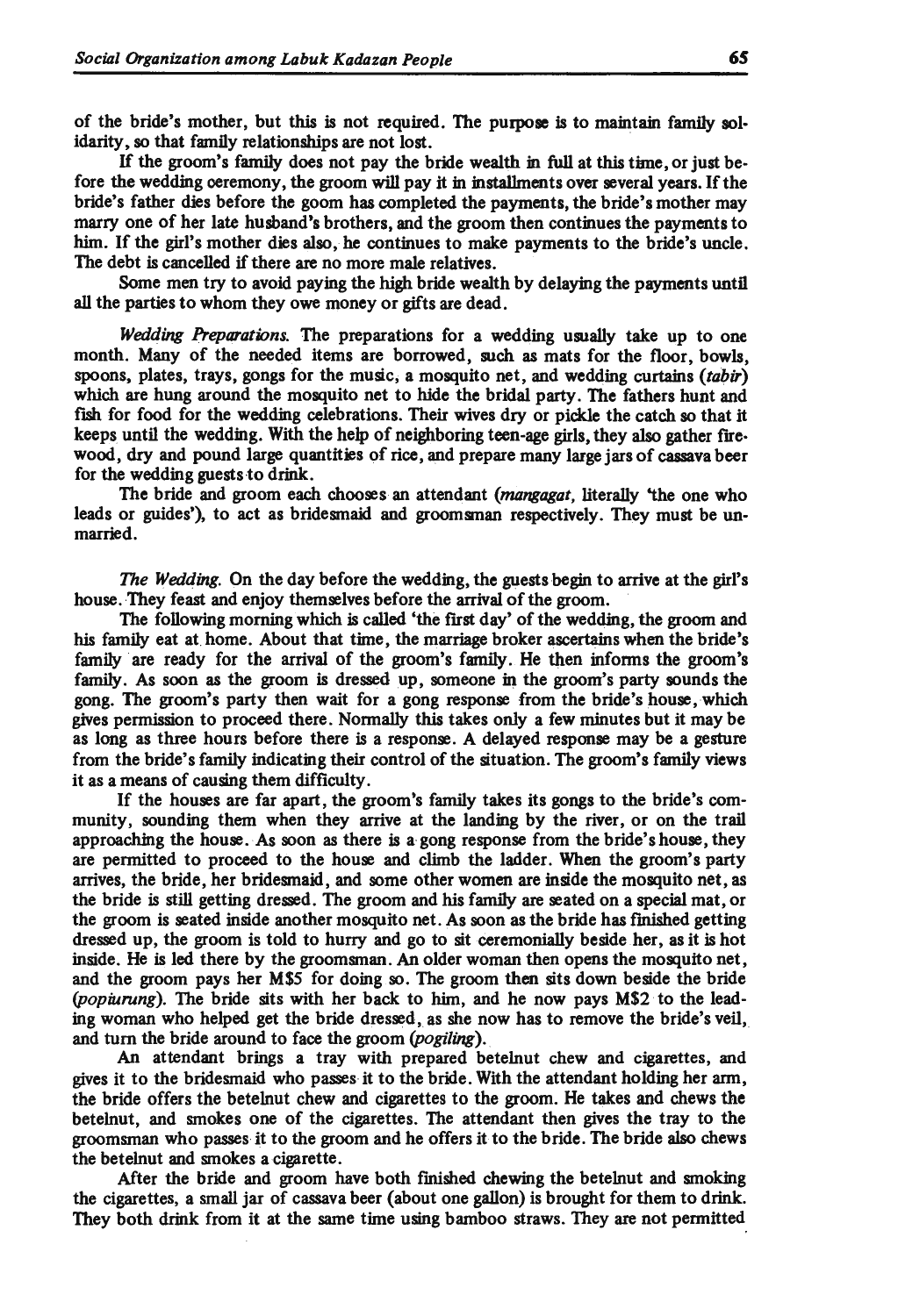to drink too much, lest they vomit. They are also served plates of food to eat. The guest are then served in groups, usually the men first, followed by the women. Older children are usually sent to the kitchen to eat.

A few years ago, if the bride needed to go to the river to bathe or defecate, she was always carried by friends; but this practice has been discontinued in many areas.

The remainder of the first day is spent in feasting and dancing. Periodically, the gongs are sounded and this may or may not be accompanied by dancing.

The bride and groom, the bridesmaid, and the groomsman all sleep together inside the mosquito net on the wedding night. Other young people may join them as well.

On the second day, the friends of the couple proceed to the house of the groom's family to prepare for the arrival of the wedding party. The couple and their attendants eat a meal with the bride's family in the morning. They then proceed to the groom's house *(mitonduli).* 

After their arrival there, the feasting and drinking resume until the following morning. Once again, the bridesmaid and groomsman sleep with the couple while the guests celebrate.

On the third day, the wedding is considered to be over. The bridesmaid and groomsman prepare to leave , but the couple try to detain them. The bridesmaid and groomsman always excuse themselves and return home saying that they have too much work to do. Many of the guests also leave at that time. Some people continue on at the groom's house as long as there is any food and cassava beer left, which may be as long as four more days.

*After the Wedding.* When all the guests have finally gone home, the bride and groom are responsible to return all the borrowed items from both houses to their owners.

*Residence Patterns.* After the wedding, the young couple may go to live with the bride's family for two to three years to continue bride service. If the bride's mother is divorced and has custody of her children, the son-in-law is expected to continue to help her from time to time with heavy work until the other children are fully grown . After the period of bride service, the young couple move to the man's parents' house to live for a year or two until they build their own home. If they move away to find work, they can come back to the man's parents' house at any time between jobs, or until they build a house of their own.

# **7. IRREGULAR MARRIAGES**

There are several types of marriage that the Kadazan people consider to be irregular, and in some cases even dangerous to the community.

*Elopement.* If a young couple wish to marry , and either the parents of the girl or the boy disapprove, they may elope *(mitangkap)* and spend a night together. Sometimes a couple elopes when they are drunk. This type of wedding is also called a cowboy wedding *(kawin kouboi)* from seeing such unions on television. In this case, the young couple are required to get married, the bride wealth must be paid, and in addition, a fine of a pig each must be paid to the community, a large pig for the man, a small one for the woman. The fine is used to cool *(monogit)* the communtiy, as such an irregular union is considered to bring 'heat' to the community causing sickness and failure of the crops. All the villagers then share portions of the pigs, or have a feast together using the pigs as part of the food.

*Incestuous Marriage.* There are two types of marriage that are considered incestuous. The first is called 'pricked by the crab's claws' *(mitotobok pua)*. This occurs if close cousins marry each other, since they are all called older or younger sibling. If they are fourth cousins (PPPPPCCCCC), they are called distant sibling (pinsan), and are eligible to marry. If they are third cousins, there is some ambiguity whether it is safe to marry or not. Some people call third cousins by the term distant sibling, while others call them older or younger sibling. First and second cousins definitely are not supposed to marry .

The second type of incestual marriage is called 'narrow' *(aradaai)* or 'confusing'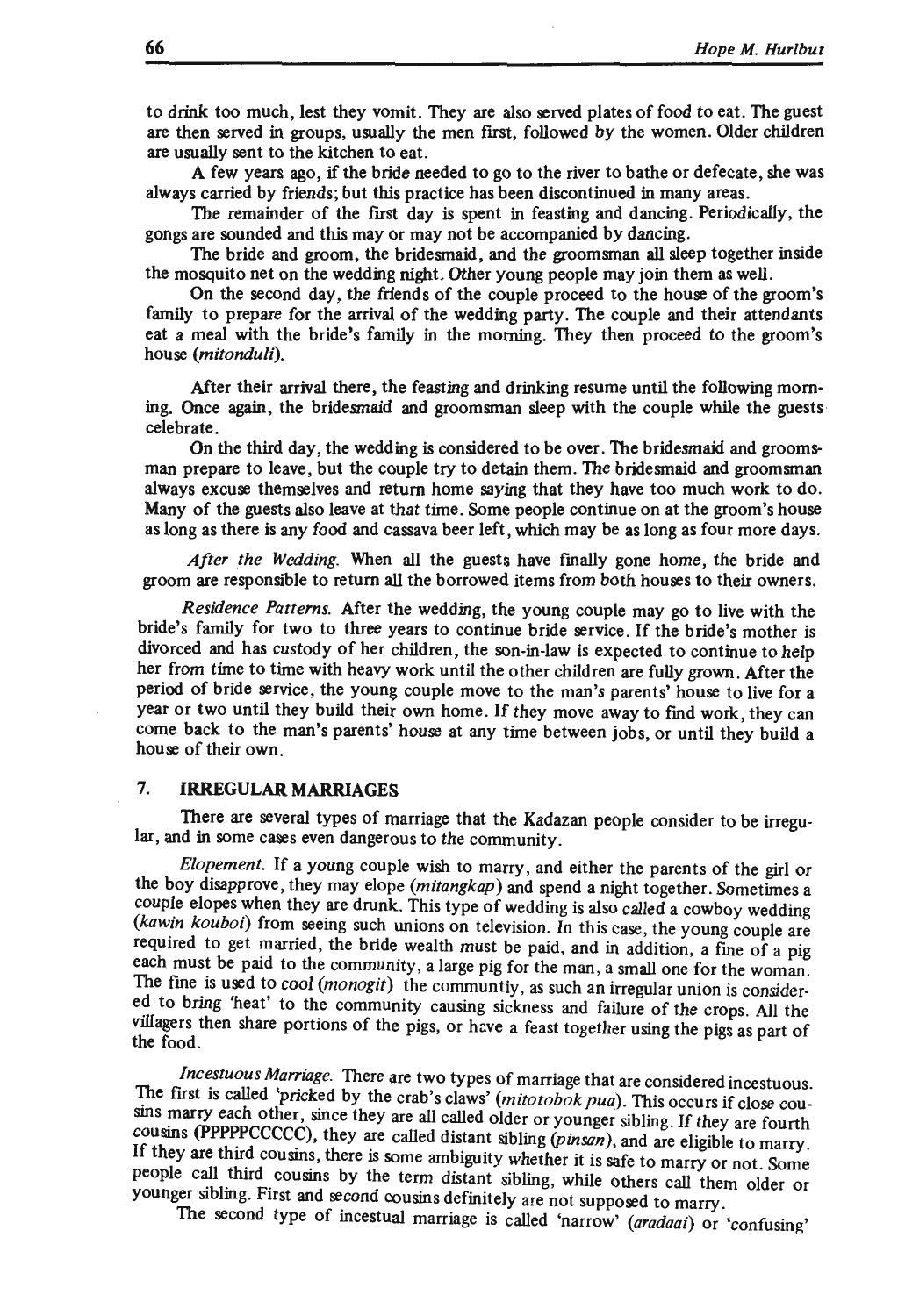*(oboringou* ). This is marriage between father's or mother's brother, and his niece. With both kinds of incesuous marriage, if both parties are determined to get married, they each bring a pig, a big one for the man, and a small one for the woman. A feast is then held to 'break the blood relationship' *(pitas).* 

*Hurried.* Another type of irregular marriage is one that is carried out hastily *(kawin*) *do random).* The couple do not follow many of the usual customs, and may not even invite people to attend. There is no fine for such a wedding, but it incurs general displeasure.

## 8. MULTIPLE MARRIAGES

Most Kadazan marriages are monogamous. There are several reasons for taking a second wife *(mangapid).* A community headman may take a second wife to help with the work when he has business, guests, or visiting Goverrunent officials. Some men take a second wife to help get the work done, if the first wife is lazy. The first wife normally gives her approval before the husband takes a second wife. A second wife may be the first wife's younger sister. Both wives live together with the husband, but the first wife always takes precedence over the second one.

# 9. INCEST

The Kadazan people consider incest *(sumbang)* to be very dangerous to their community. It makes the community 'hot' *(alasu).* If this happens, animals eat the fruit, birds eat the rice, and other crops do not thrive.

Different kinds of incest are ranked as to degree of seriousness. Fines and jail sentences are imposed according to the degree of seriousness of the offense. In order of seriousness, the following are considered to be incest: child-in-law with parent-in-law (or vice versa), parent with child, sibling with sibling, uncle with niece, brother-in-law with sister-in-law *(longuon).* In the old days, the community punished both offenders with death by drowning. The headman now takes the offenders to a Goverrunent court, where a Government officer, a Native Chief, and the headman decide on a suitable sentence. The severity of the fines and length of jail sentences depend on the seriousness of the case. The man pays from two to seven pigs, a village fine of M\$40 to 70, and a Government fine of M\$80 to 100. The woman pays one to six pigs, up to six water buffaloes, a vijlage fine of M\$30 to 60, and a Goverrunent fine of M\$70. Both of them go to jail, the man for eight months to two years, the woman for six months to one and a half years. If the crops of the surrounding communities are growing poorly, the headmen from those communities also attend the court case . One of them stabs a leg of both the man and woman. Each headman then collects some of their blood in a bottle, mixes it with water and takes it back to his community to sprinkle on the crops to ensure productivity.

# 10. ADULTERY

Infidelity is frequent among non-Christians, but infrequent among Christians. When a man and woman commit adultery, the man usually takes the initiative.

The Kadazan people also consider adultery *(lumapau)* to be dangerous to the community, but not as dangerous as incest. The Government fines are only M\$10 and 5 respectively, for the man and woman. Each one has to pay a female pig, and goes to jail, the man for two to three months, the woman for one month.

# 11. DIVORCE

Divorces used to be frequent but seem to be fewer now. There are several reasons for, divorce: frequent quarrelling, incompatibility, insufficient food, or the man preferring another woman. The wife usually initiates the divorce and is considered to be at fault when she does so. The husband then takes the children . If they both agree to the divorce, however, they divide the children between them. They also divide the kitchernware between them. The wife keeps her clothing and ornaments, but the husband keeps the jars,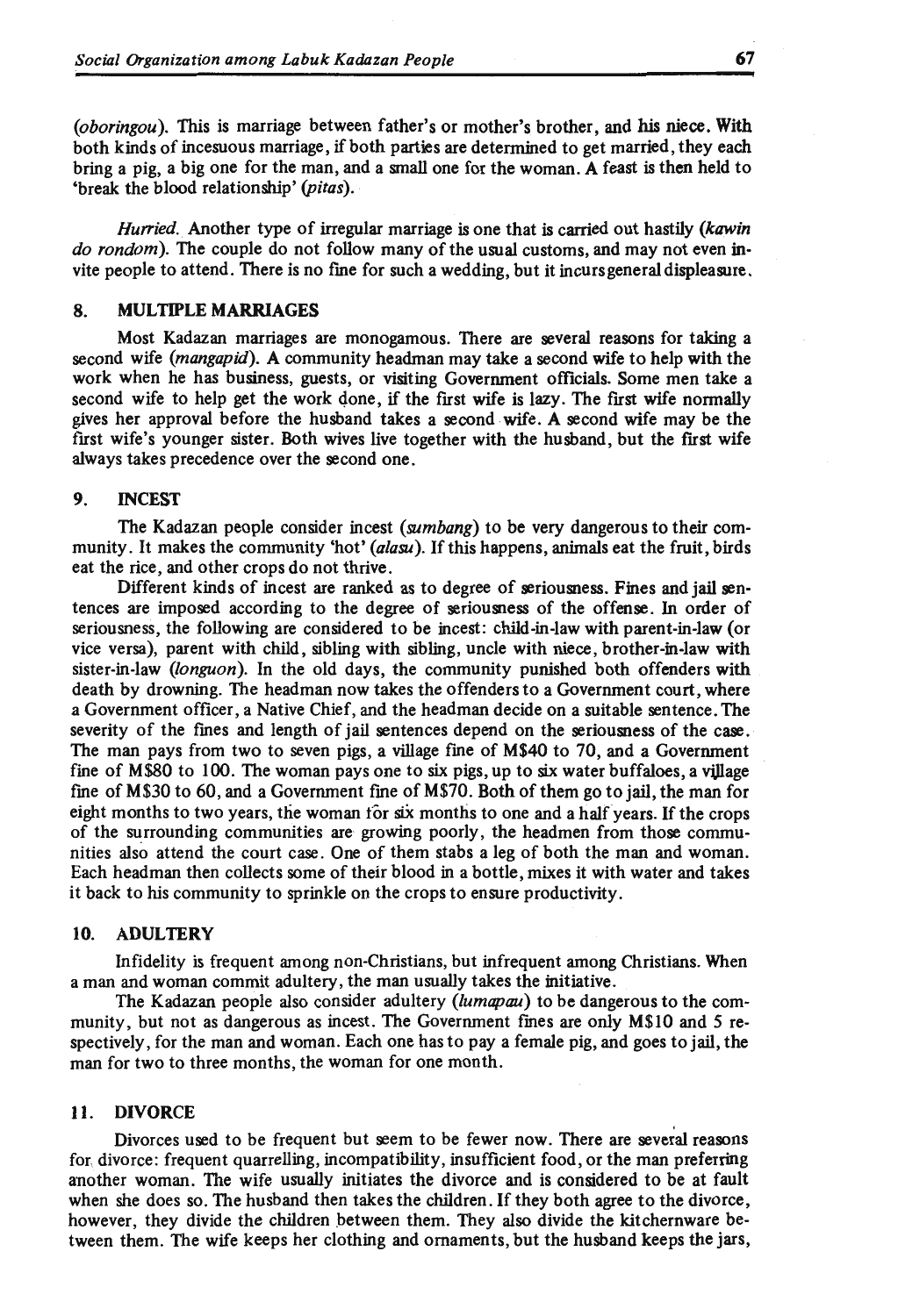gongs, the house and other valuables.

The divorced woman can return to her parents' home, try to find another husband, or go to work and become independent. If she remarries, the second husband must pay bride wealth equivalent to approximately half of the amount paid for a virgin.

The divorced man can ask for part of the bride wealth back if there are no children . If he initiated the divorce, or if there are children, none of the bride wealth is returned.

## 12. WIDOWED PEOPLE

If a widower has pleased his parents-in-law, he may marry one of the sisters of his first wife. If she is a virgin, he pays bride wealth, just as he did to the first wife. Otherwise, he may marry another virgin . An older man usually marries a widow or divorcee.

When a woman becomes a widow, she returns to her father's house, and the children are taken to their paternal uncle's house. She is allowed to keep the smallest child, if it is still nursing. If her husband had any male kinsmen whom he called 'sibling', she is expected to marry one of them. In this case , the bride wealth is reduced to about half of the original price. When she marries her husband's brother, the children are returned to her, if they have been living with her husband's married brother.

#### 13. INHERITANCE RIGHTS

Inheritance rights are vested in the man, so that when he dies his valuables are divided amongs his sons. Traditionally, land was used by the community as a whole and did not need to be divided. More recently, however, some of the Kadazan people have been applying for land grants, and it remains to be seen how this property will be inherited. If someone in the family has no land, he would be given first choice , but so far there have been no cases where it has been necessary to decide on the heir to the land. :A daughter does not receive anything since she benefits by the property and goods of her husband's family.

Guide to Heads of Households and Public Buildings in Figure 3

- 1. Tambakau Kupia  $A.$  Community Center
- 2. Raimondo Regerdo B. Clinic<br>3. Francis Matulang C. Churcl
- 3. Francis Matulang C. Church
- 4. Magdalino
- 5. Manuil Matulang
- 6. D. Gagat Panyau
- 7. K.K. Matulang Amin
- 8. Bodoh Kiang
- 9. Sam sir
- 10. Silang Puding
- 11. Siani Selanjat
- 12. Julius Matulang
- 13. Alius Matulang
- 14. Boon Amin
- 15. Appau Amin

#### Occupied Houses **Public Buildings**

- 
- 
-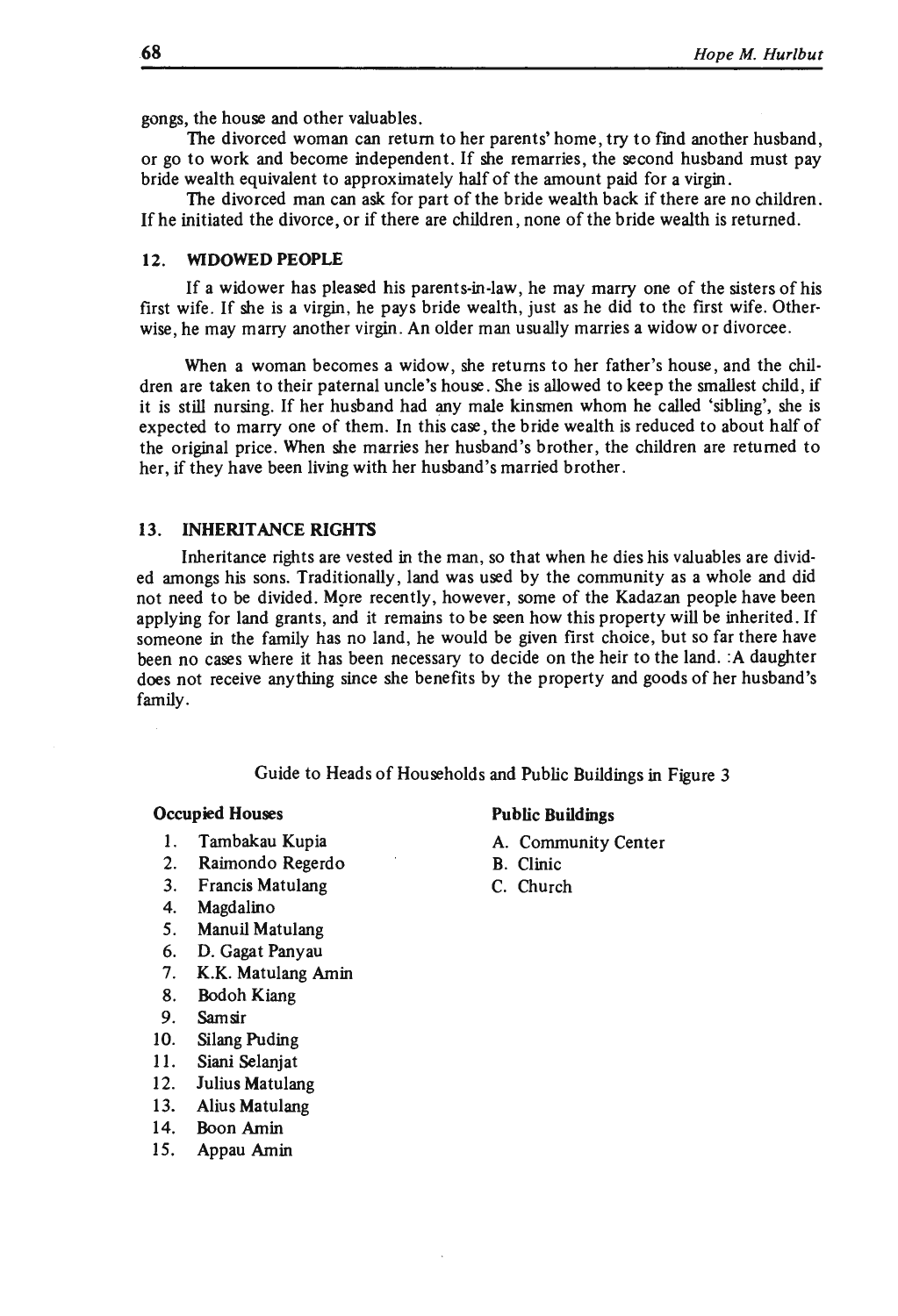Second Houses and New Houses *(some owners live elsewhere)* 

- 16. Francis Matulang<br>17. K.K. Matulang Ar
- K.K. Matulang Amin
- 18. Manuil Matulang
- 19. Julius Matulang
- 20. Tambakau Kupia
- 21. Francis Matulang
- 22. Rosman Balli
- 23. Bingkorot
- 24. Siani Selanjat
- 25. Dunny Malinau
- 26. Inting Billed

| Figure 4        | <b>Residents of Tapaang</b>              |                                  |                             |
|-----------------|------------------------------------------|----------------------------------|-----------------------------|
| House<br>Number | Residents                                | Number<br><b>of</b><br>Occupants | <b>Native</b><br>to<br>Area |
| 1.              | Husband, wife, children                  | 9                                | both                        |
| 2.              | Husband, wife, children                  | 5                                | *wife                       |
| 3.              | Husband, wife, children                  | 10                               | both                        |
| 4.              | Husband, wife                            | 2                                | *wife                       |
| 5.              | Husband, wife, children                  | 3                                | both                        |
| 6.              | Husband, wife, children                  | 4                                | *wife                       |
| 7.              | Husband, two wives, children             | 10                               | husband, one wife           |
|                 | Married son, wife, children              | 4                                | husband                     |
|                 | Married daughter, husband, children      | 4                                | *wife                       |
| 8.              | Husband, wife, children                  | 6                                | *wife                       |
| 9.              | Husband, wife, children                  | 5                                | *neither                    |
| 10.             | Husband, wife, children                  | 6                                | neither                     |
| 11.             | Husband, wife, children                  | 8                                | both                        |
| 12.             | Husband, wife, children, wife's siblings | 9                                | husband                     |
| 13.             | Husband, wife, children                  | 8                                | both                        |
| 14.             | Husband, wife, children                  | 6                                | wife                        |
| 15.             | Husband, wife, children                  | 5                                | husband                     |

\*The head of these households is a foreigner, i.e. not a person from the Labuk River. Most are non-Sabahans; only a few are' Kadazans from other areas,